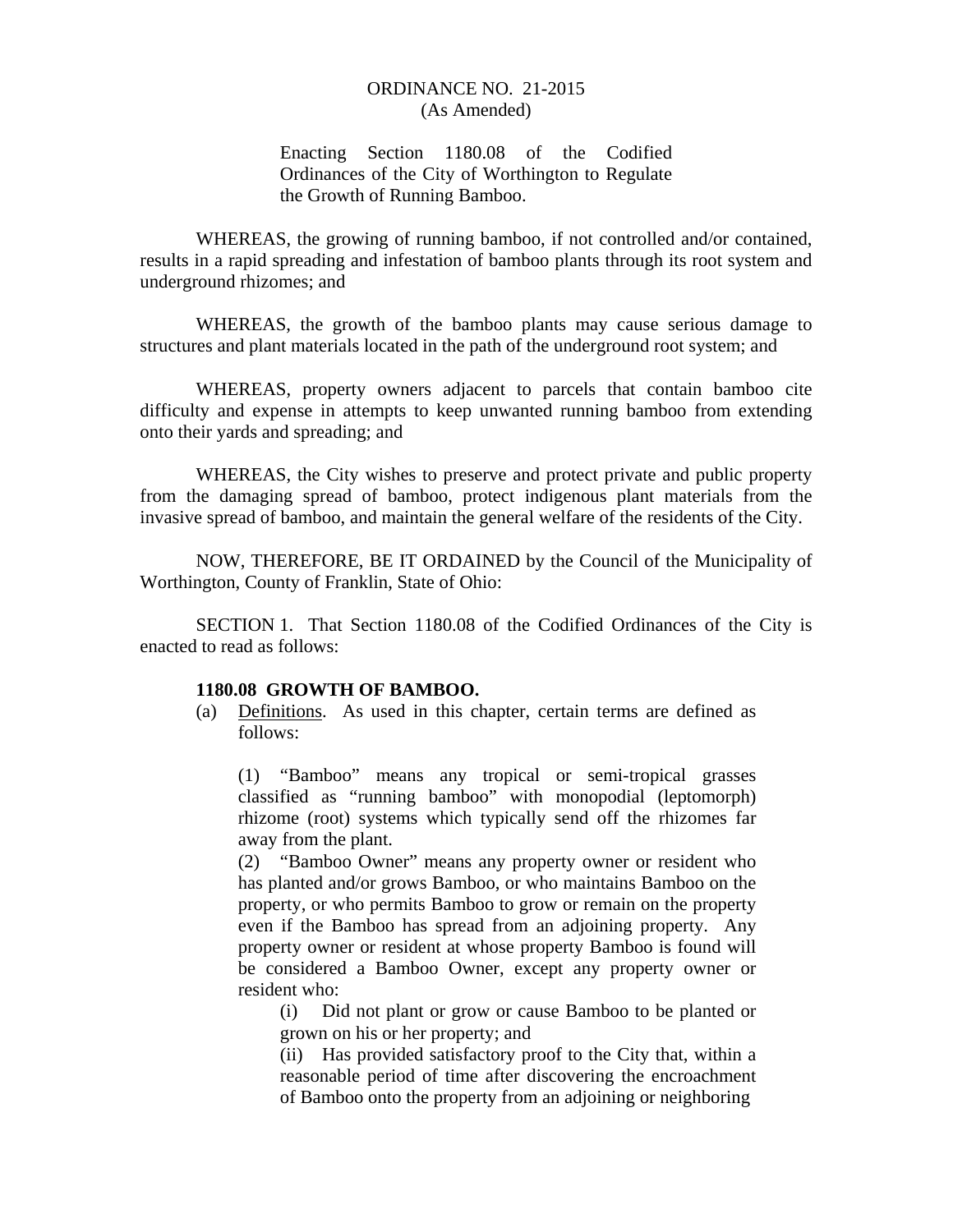property, advised the owner of such property, by delivery of a written notice, of an objection to the encroachment of the Bamboo and a request for the Bamboo to be removed; and (iii) Has initiated steps for the removal of the Bamboo from the property.

(b) Applicability. For purposes of this Section 1180.08, Bamboo found growing upon property shall constitute presumptive evidence that the Bamboo was planted and/or grown by and with the consent of the owner upon whose property the Bamboo is growing. If the Bamboo is found to have encroached, spread, invaded or intruded upon any property other than the property on which it was planted, including public property and rightof-way, it shall be presumed that the Bamboo is "running bamboo" as defined herein, and subject to the provisions of this Section 1180.08.

(c) Duty to Confine. All Bamboo Owners must confine Bamboo in a manner that will prevent the Bamboo from encroaching, spreading, invading or intruding onto any other private or public property or right-ofway, and shall be required to take any such reasonable measure to do so, including but not limited to the installation of a properly constructed and maintained underground physical barrier system. A Bamboo Owner who fails to confine Bamboo to the Bamboo Owner's property shall be subject to the penalty provisions of Section 1180.08(g) herein.

(d) Property Owners Affected by Bamboo. In the event that a property owner notifies a Bamboo Owner that Bamboo is encroaching, spreading, invading or intruding upon such property owner's property, as required under Section  $1180.08(a)(2)(ii)$ , such notifying property owner shall give consent to the Bamboo Owner for the Bamboo Owner to enter such notifying property owner's property in order that the Bamboo Owner may remove the Bamboo thereon. Failure to give consent shall hold the notifying property owner responsible for the removal of the encroaching Bamboo at such property owner's cost. Consent hereunder shall also be deemed to be consent given to a contractor that the Bamboo Owner may hire for the removal of the Bamboo, and to the City or the City's contractor should that become necessary. Neither the Bamboo Owner, the City, or a contractor hired on behalf of the Bamboo Owner or the City to remove Bamboo from a neighboring property, shall be liable for incidental damages caused by the removal of the Bamboo.

(e) Failure to Confine. In the event Bamboo growing on a Bamboo Owner's property encroaches or grows onto an adjoining or neighboring property, and the Bamboo Owner fails to remove the Bamboo, or fails to cause it to be removed following a request to do so by the affected adjoining property owner within ten (10) days from the date of the request,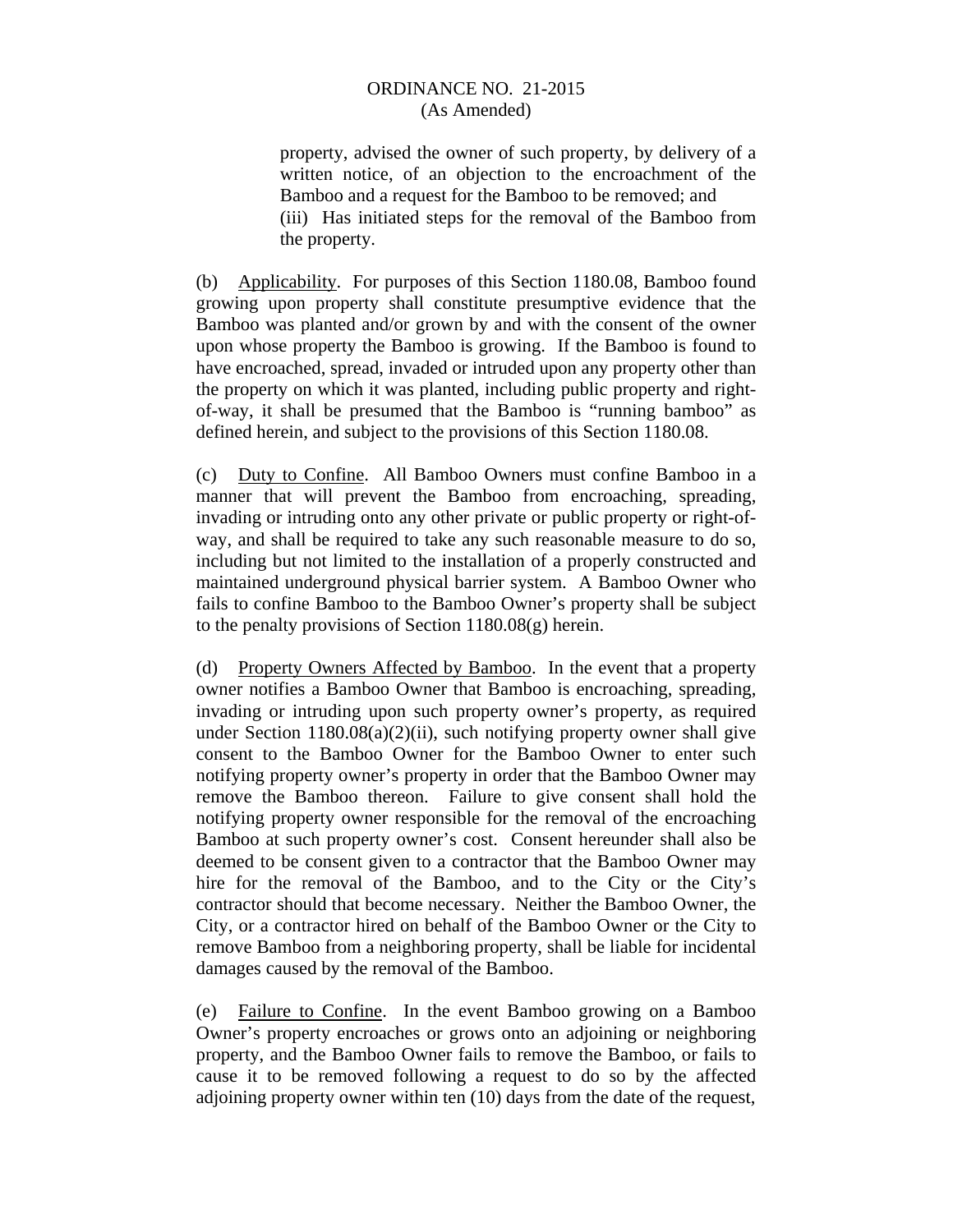the affected adjoining property owner shall notify the Director of Service and Engineering of such encroachment. The Director shall be provided satisfactory proof from the affected adjoining neighbor that the Bamboo Owner was notified of the encroachment and had the requisite number of days to remove the Bamboo. The Director shall confirm the presence of the encroaching Bamboo and shall notify the Bamboo Owner in writing of such encroachment, which notice shall:

(1) Specify the nature and location of the violation;

 (2) Provide notice of the requirement to remove all portions of the Bamboo plant from the affected adjoining property within ten (10) days from the date of the notice; and

 (3) State that the failure to comply with the notice and order may hold the Bamboo Owner liable to the City for the cost of removal, any fines that may be imposed pursuant to Section  $1180.08(g)$ , and the City's cost to install a barrier system as may be permitted under Section 1180.08(i).

The Director's notice shall be sent to the Bamboo Owner by certified mail, return receipt requested.

(f) Appeal. If a Bamboo Owner believes that the determination of the Director of Service and Engineering that he or she is in violation of the provisions of this Section 1180.08 is in error, then that determination may be appealed to the City Manager within five (5) days of receipt of the notice to remove the Bamboo issued pursuant to subsection (e) hereof, by the filing of a written notice of appeal. The Bamboo Owner shall have the opportunity to present relevant evidence to the City Manager, or the City Manager's designee (which may be a hearing officer appointed by the City Manager), with or without legal counsel. A record of the hearing shall be kept, including without limitation all documentary evidence presented together with a record of the testimony offered by any witnesses, whose testimony shall be duly sworn. The decision of the City Manager, or designee, shall be rendered at the hearing and mailed to the person to whom the original notice was served by regular and certified mail, within five (5) days of the date of the decision.

At the hearing, the City Manager, or designee, may: (i) direct the Bamboo Owner to remove the encroaching Bamboo within ten (10) days of the receipt of the appeal decision; (ii) order the Bamboo to be removed, order

the installation of a physical barrier system (for subsequent violations), or order both, either with City crews or by contracting with a third party, in which case the Bamboo Owner will be charged with the cost of such work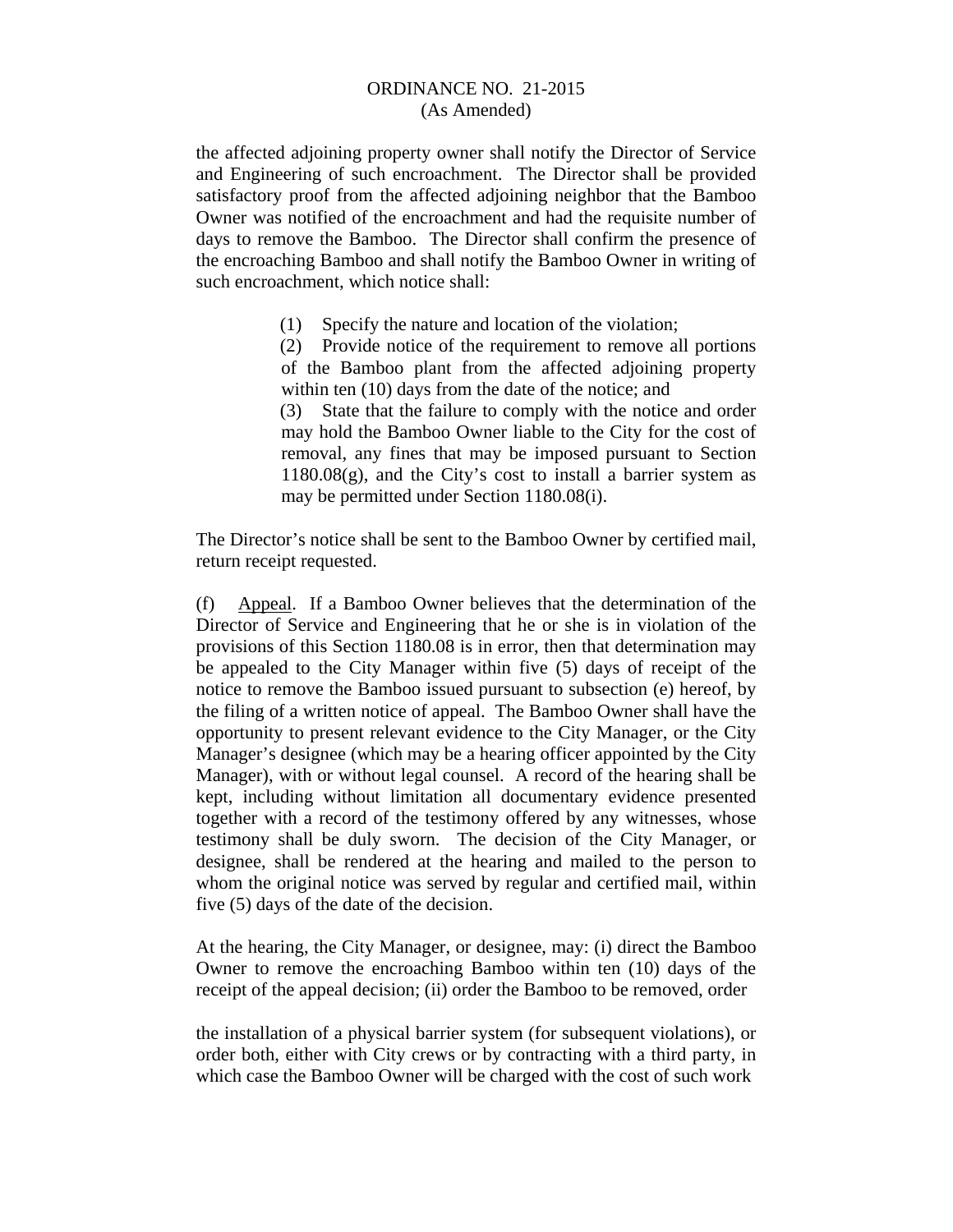ordered to be done, plus a 25% administrative fee as set forth in subsection (j) hereof; or (iii) grant the appeal and reverse the Director's order.

(g) Penalty. Any Bamboo Owner, whether a person, firm, corporation, or other legal entity, that is found to have failed to remove Bamboo when noticed to do so under Section 1180.08(e) shall be fined \$100.00 per day for each day that the Bamboo remains after the expiration of the 10-day notice period given by the Director of Service and Engineering. This penalty shall be vacated only if the Bamboo Owner is found not to be responsible for the Bamboo removal as a result of an appeal determination. A penalty shall be stayed from the date the matter is appealed to the date the appeal is decided. All penalty amounts not paid when due may result in the City pursuing collection through the court, which amounts sought shall include all unpaid fines plus the cost of collection.

(h) City Removal of Bamboo. If the Bamboo Owner fails to remove the Bamboo as directed in the notice sent pursuant to subsection (f) or as a result of an order to do so by the City Manager at the appeal hearing, the Director of Service and Engineering shall cause the Bamboo to be removed and destroyed, and may employ the necessary labor and equipment to perform such task, together with any cleanup work required, within appropriations previously made by Council. The City shall not be liable to an owner of property affected by Bamboo for damages caused as a result of the Bamboo removal.

(i) Installation of a Physical Barrier System by City. Successive violations of this Ordinance may result in the City determining, at the City's discretion, to enter upon the land of the Bamboo Owner and install a physical barrier system designed to contain the Bamboo and prevent its encroachment to adjoining properties. The cost of the installation of the barrier system shall be charged to the Bamboo Owner as provided in subsection (j) herein. The City shall not be liable to a Bamboo Owner for damages caused as a result of the barrier system installation.

(j) Statement of Cost to Owner. When the Director of Service and Engineering causes Bamboo to be removed as provided in subsection (h) above, or when the City installs a physical barrier system as provided in subsection (i) above, a statement of the cost thereof shall be mailed to the Bamboo Owner by certified mail, return receipt requested. If the certified mail is returned or refused, then such statement may be sent by ordinary mail, or personal service by posting at the subject property if the Bamboo Owner is the occupant thereof, by any means that assures and documents delivery. Such statement of cost shall include the following costs of the City: